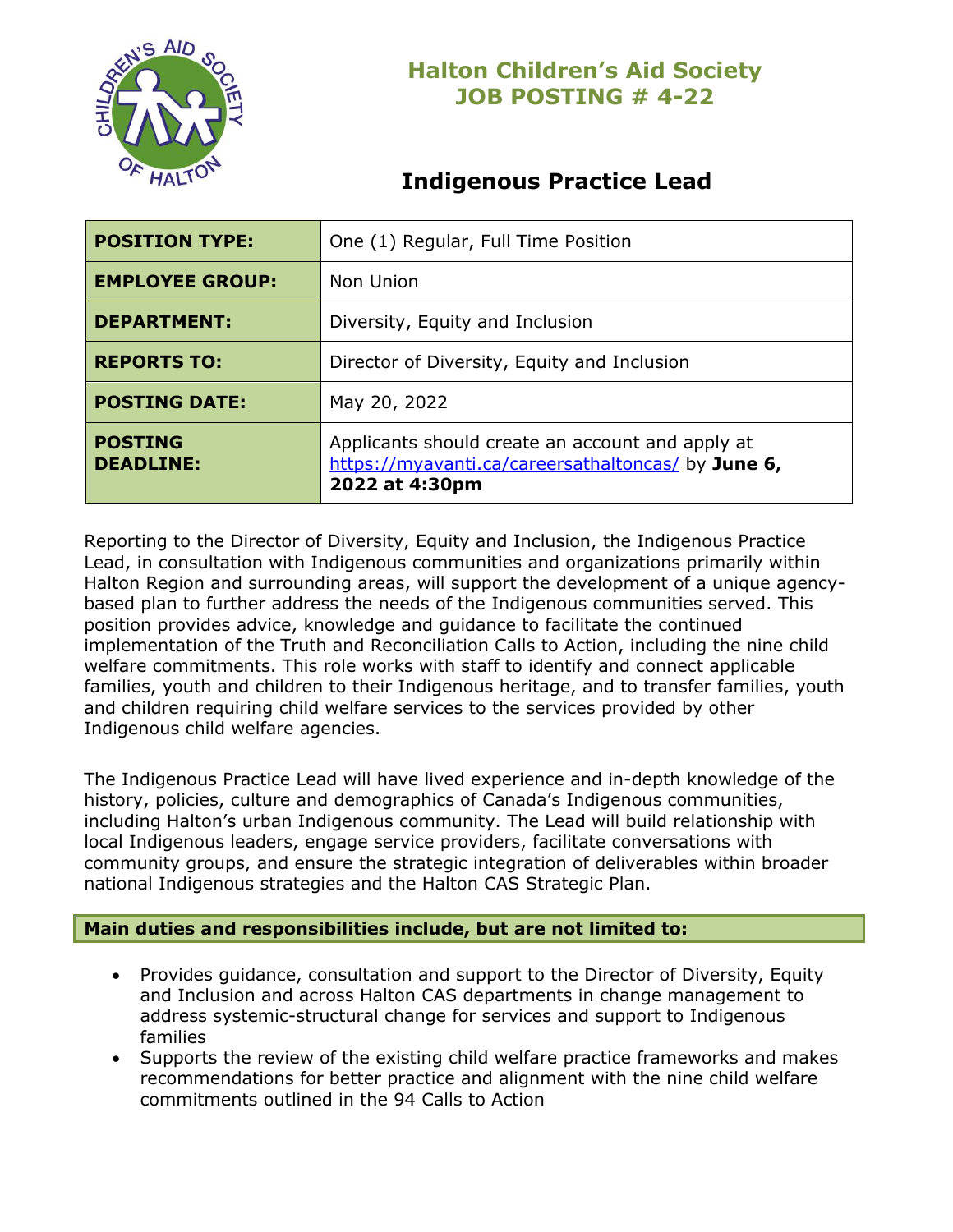- Coordinates the agency Reconciliation activities including working with the Diversity, Equity and Inclusion, and Service departments to ensure commitments made to Indigenous communities are being addressed
- Advises on learning opportunities for staff and the Board that increase the understanding of Indigenous cultures, history, protocols and traditions
- Works collaboratively with colleagues to ensure that Halton CAS creates an environment which supports Indigenous families, children and youth
- Reviews children and youth in care files to ensure culturally appropriate services are being provided
- Attends admission conferences to assist in service planning and case management for Indigenous children, youth and families
- Provides critical analysis to case management to monitor disproportionality as it relates to service outcomes
- Establishes and maintains partnerships within the Indigenous community in **Halton**
- Works with the Indigenous Employee Resource Group and Board members to articulate Halton CAS role in Reconciliation based on recommendations from the Truth and Reconciliation Commission, Missing and Murdered Indigenous Women Inquiry and OACAS Provincial commitments
- Reports on a quarterly basis to Senior Management and Supervisors about progress with respect to our Indigenous commitments and observable trends within the organization
- Engages in formal/informal activities in order to build strong relationships across the organization
- Acts as a liaison between Halton CAS and Indigenous communities to facilitate repatriation
- Engages in committee work where appropriate and beneficial
- Monitors case management of Indigenous children, youth and family's files
- Writes and/or contributes to reports, training materials and other documents
- Analyzes and synthesizes data related to diversity, equity, inclusion and the Indigenous community, to determine its significance, impact and relevance to the organization and recommends how and to whom it should be communicated
- Works collaboratively with Quality Improvement to view and assess identity-based data
- Provides Halton CAS management with information, analysis and advice to support effective planning and decision-making
- Prepares and delivers presentations to stakeholders as required

### **Leadership /Relationship Building and Management**

- Exemplifies and inspires behaviours, actions and attitudes that are consistent with the vision, mission and values of the Agency
- Promotes integration of activities across portfolios and monitors achievement of objectives
- Strong interpersonal, collaboration and relationship building skills to effectively nurture working relationships with internal colleagues, external partners and Indigenous stakeholders
- Ability to deal with highly sensitive and personal information in a confidential manner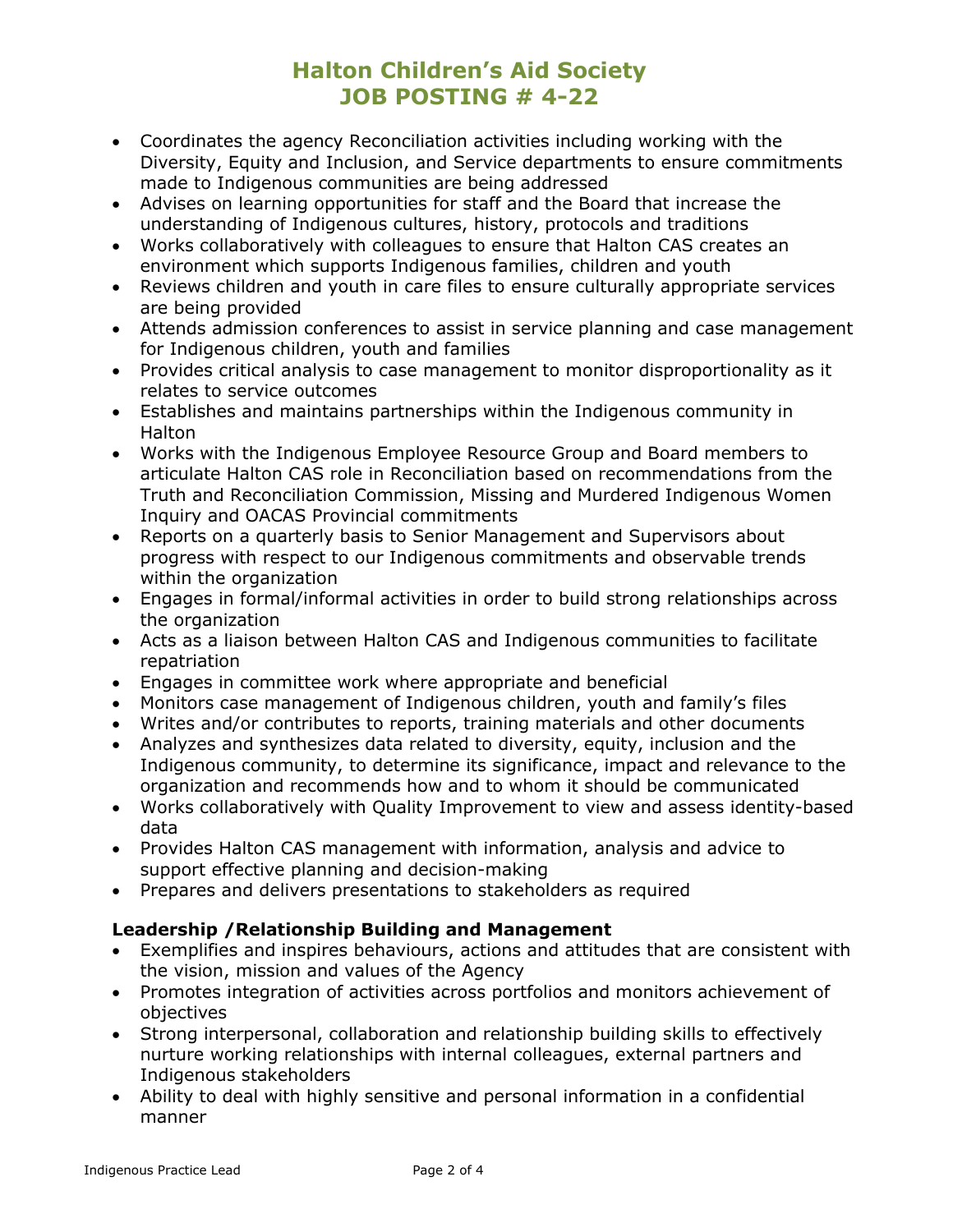- Strong ability to foster cooperation, build consensus, gain support and influence decision making and outcomes
- Strong ability to comprehend and provide advice on policies, program frameworks, guidelines and legislation

#### **Equity, Diversity and Inclusion**

- Responsive to the knowledge and understanding of the culture, history and current oppressions experienced by Indigenous peoples and racialized communities
- Fosters an inclusive and accessible environment where all employees, service recipients and volunteers are respected
- Strong knowledge, understanding and experience working within an equity and anti-oppressive, anti-racism practice framework
- Ensures ethnic, spiritual, linguistic, familial and cultural differences are respected
- Acts in accordance with and incorporates the Society's Code of Conduct, Confidentiality, Equal Opportunity and Anti-Discrimination, Harassment & Discrimination policies, etc.

### **Knowledge, Education, Experience, Skills and Attributes**

#### **Qualifications**

- First, Nations, Inuit and Metis people are strongly encouraged to apply and selfidentify
- A combination of relevant education, work experience related to child welfare and lived experience; and/or a post-secondary education in Social Work, or related social sciences
- Lived experiences and a strong knowledge of First Nations, Metis and Inuit culture, traditions and practices
- A deep understanding of historical, social and political issues which continue to impact First Nations, Metis and Inuit people including the Truth and Reconciliation Report and Calls to Action
- Demonstrated knowledge of the child welfare sector in Ontario, including the Children, Youth and Family Services Act, and its impacts on Indigenous communities
- Demonstrated ability to develop relationships and collaborative partnerships with Indigenous and non-Indigenous organizations in Halton and surrounding area
- The ability to speak and/or understand a First Nations, Metis and Inuit language is a strong asset
- Demonstrated understanding of diversity, equity and inclusion principles
- Experience developing and implementing organizational change frameworks to benefit Indigenous children, youth and families
- Experience conducting an analysis of learning needs and working with subject matter experts to identify the appropriate learning path to meet organizational needs.
- A satisfactory Vulnerable Sector Police Records Check is required
- Valid Driver's License and access to a reliable motor vehicle with appropriate business class liability insurance is required